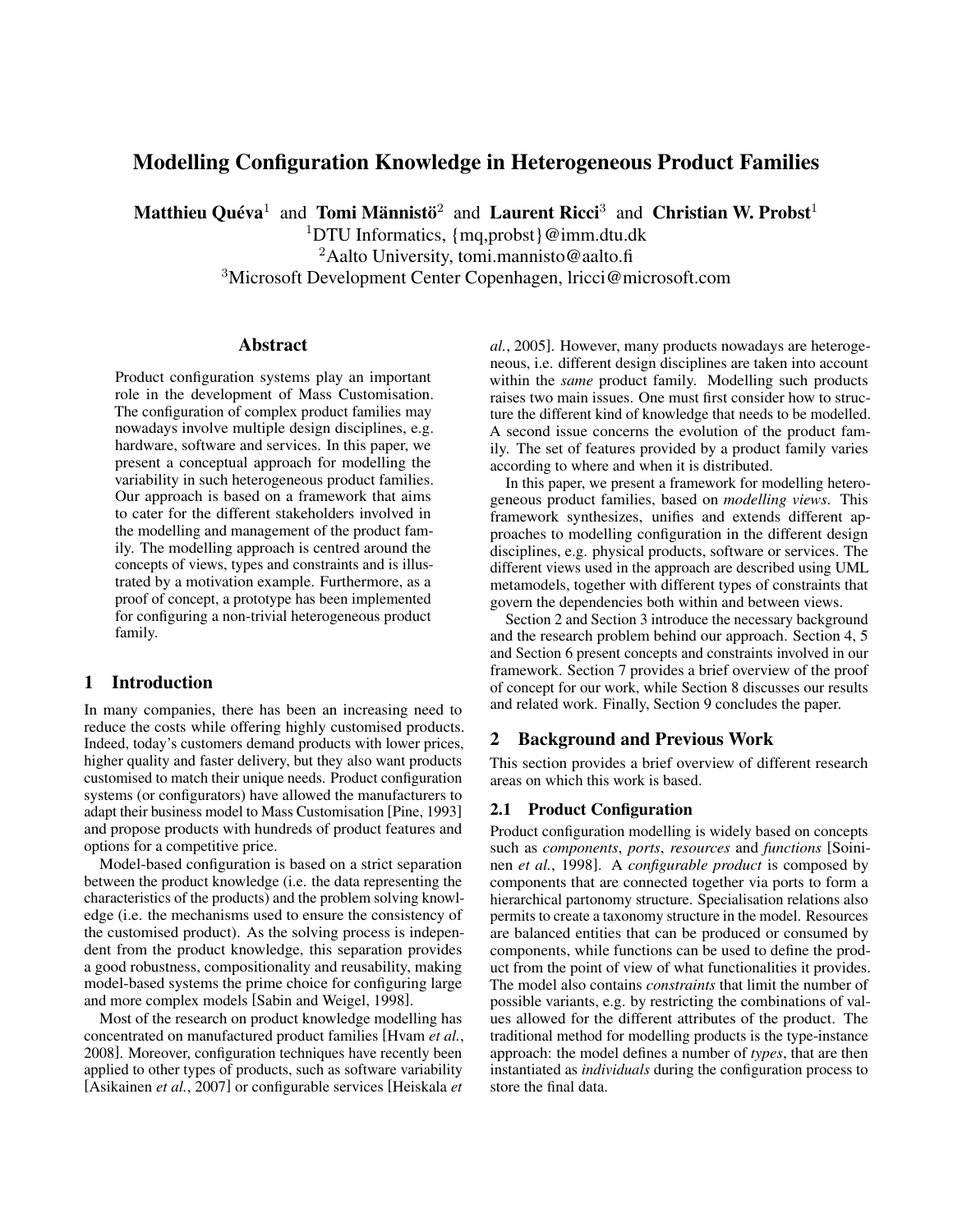Several high-level modelling languages tailored for product configuration have been proposed, including PCML [Tiihonen *et al.*, 2002]. Other languages such as UML have also been studied for modelling product configuration [Felfernig *et al.*, 2002; Hvam *et al.*, 2008]. Finally, product configuration has also been successful in industry [Haag, 1998].

### 2.2 Software Product Lines

*Software product lines (SPL)*, also known as software product families, is a set of software systems sharing a common set of features that "satisfy the specific needs of a particular market segment or mission and that are developed from a common set of core assets in a prescribed way" [Clements and Northrop, 2001].

Some approaches consider software product lines from an architectural point of view. *Architecture description languages (ADLs)* have been proposed to describe the SPLs in terms of their structure, including their components, interfaces, or communication protocols; but few can handle variability in SPLs. A few exceptions exist: Koalish [Asikainen *et al.*, 2003] for example extends Koala, an ADL based on components and interfaces, by adding variability elements such as attribute *domains* and *constraints*.

A more common method to model SPL is using features. Feature modelling approaches are based on the concept of *features*, that usually represent the visible characteristics of the system, from an end-user point of view. Well-known feature modelling methods, such as FODA (Feature Oriented Domain Analysis) [Kang *et al.*, 1990] or FORM (Feature Oriented Reuse Method) [Kang *et al.*, 1998] use a *feature model*, which represents a feature tree using different relations between features and subfeatures, including *mandatory*, *optional* or *alternative* relations. Feature models have been extended to support shared subfeatures, feature attributes and cardinalities or feature groups [Czarnecki *et al.*, 2005b].

Finally, Asikainen et al. [2007] recently proposed Kumbang. Kumbang combines advanced feature modelling concepts with the approach from Koalish, and adds support for advanced constraint relations compared to traditional feature modelling approaches.

### 2.3 Service Configuration

*Configurable services* represent services that can be customised from a set of pre-defined options, in order to fit the needs of individual customers. Research on configurable services and how to model them is a relatively recent topic: several authors have been discussing the configuration of different types of services, e.g. IT services [Böhmann *et al.*, 2003].

Other researchers [Akkermans *et al.*, 2004; Heiskala *et al.*, 2005] propose more detailed conceptualisations for modelling services. The most similar to our work, Heiskala et al. [2005], presents a conceptual model following a type/instance approach using four viewpoints, called *worlds*: the *needs world*, representing the customer's needs; the *service solutions world*, for the service's specifications; the *process world*, related to the service delivery; and finally the *object-of-services world*, that is used to describe the service recipient and the environment in which the service will be supplied.

## 3 Research Problem

In this section, we define the Research Problem motivating our work, and describe the example that illustrates our approach.

The Research Problem considered in this paper is: *how to uniformly support the configuration and management of heterogeneous product families?* What we refer to as a heterogeneous product family is a family of products integrating separate design disciplines interacting with each others. In the rest of the paper, we refer to these design disciplines as the *dimensions* of such a product family.

Modelling variability in heterogeneous product families yields various issues, due to the diversity of the product knowledge necessary to address these different dimensions. Indeed, the model of a heterogeneous product family can be very complex, and involves several types of users with different skills and objectives, making the need for uniformity of prime importance. The different dimensions in such a product family are rarely independent, and it is primordial to take the interactions between dimensions into account.

With this, we specify the main research problem in more detail with the following Research Questions:

- RQ1 *What are the needs of the users of the model to be supported?*
- RQ2 *What modelling constructs support addressing the heterogeneity?*
- RQ3 *How to integrate together the different dimensions of heterogeneity in the models?*
- RQ4 *How to support the management of such product family over time and for different market situations?*

As a motivation example, we present in Figure 1 a simplified version of a product family consisting of netbooks, smartphones and tablet computers. The example represents a configurable family of products consisting of: a set of physical elements (a motherboard with hardware chips, a screen, ...); the configurable software running on the devices (applications, libraries, ...); and the services associated with the devices (subscriptions, synchronisation services, ...).

This running example illustrates how complex the modelling of a heterogeneous product family can be. Indeed, the engineers responsible for modelling the variability in the physical parts of the system often possess a knowledge different from the ones responsible for managing the software configuration model, or creating the service model. As can be seen in the previous section, although the modelling approaches often use the same basis (types, partonomy, etc.), the highlevel concepts behind each type of modelling are different, and thus require different mindsets. One can then assume that the task of managing the variability of the hardware, software and service parts for large products is delegated to separate groups of knowledge engineers.

Configuring such a product family can be quite complex, due to the amount of technical details represented in each different aspects of the products. Those details are often not very accessible to salespersons and end-customers, who prefer viewing the features (or functions) of the product families, as described in [Soininen *et al.*, 1998]. Defining the feature set of the product family may be enough in some cases.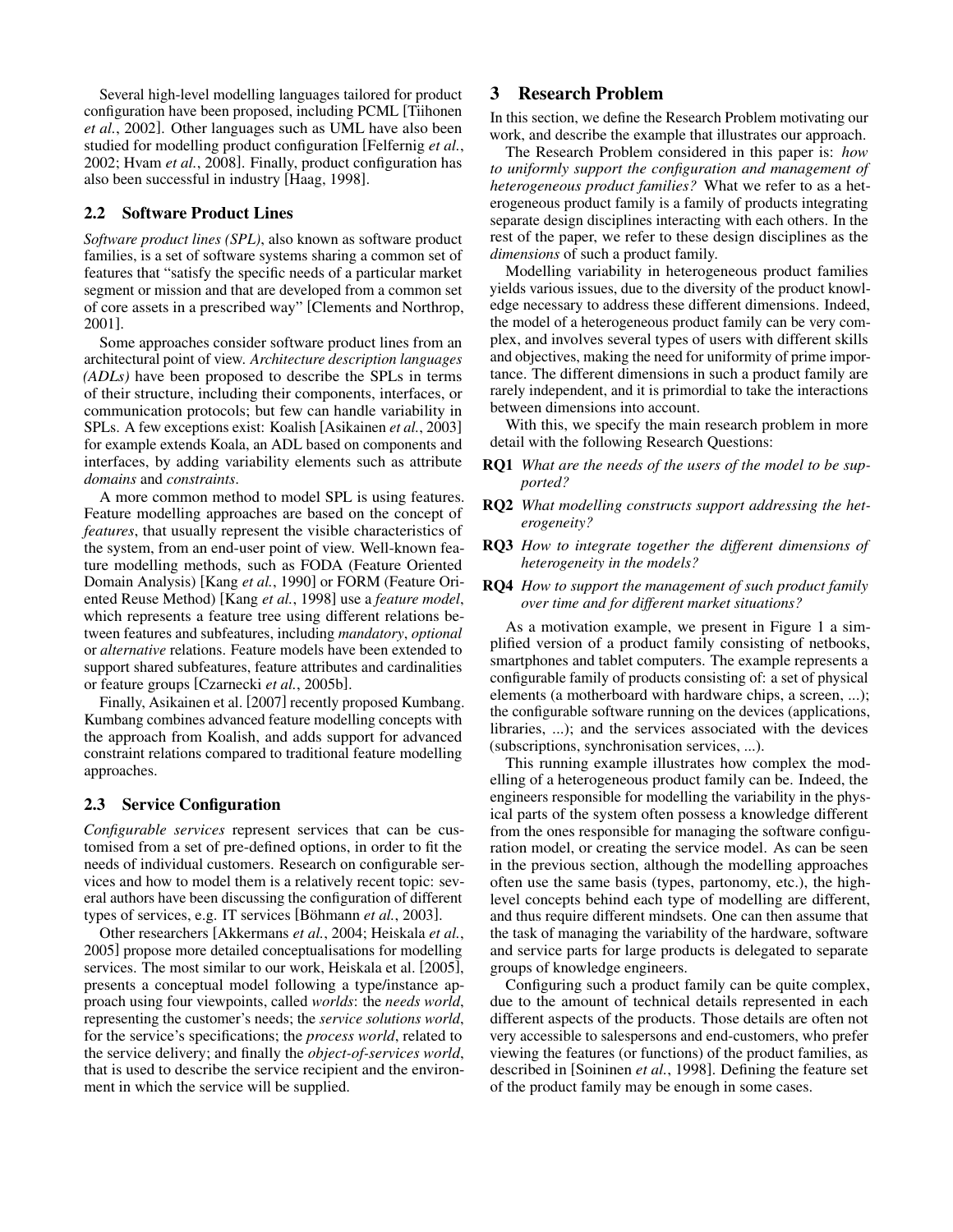

Figure 1: Running example. The product family represents mobile devices and is configured according to three dimensions, hardware, software and services, and need to be adapted to different scenarios, e.g. tailored to distributors and markets.

However, we identified several scenarios that illustrate different situations where this feature set may need refinement:

- *Market differentiation*: The company selling the products proposes different feature sets for different markets. In our example, different markets, e.g. Europe and United States, means different data signals to be handled by the phones, as well as different regulations. The possible combinations of features may just be restricted on those different markets.
- *Feature set evolution*: The product family's feature set is evolving with time. Devices may not arrive fully featured on the market, due to time constraints or strategic decisions. A refined feature set may be needed for a specific time, with additional constraints that may disappear (or be modified) in future evolution of the product family.
- *Distributors tailoring*: The producing company is distributing the products to different intermediary vendors. Products as our example may not be distributed directly by the manufacturer. This producer may propose a feature set to vendors that can adapt it in order to forbid specific combinations, or to create a more simple feature set for the end-customer. For example, the example products may be sold by distributors by letting the customer choose between different feature packages, limiting the choices in configuration.
- *Market analysis*: The final customers can also be considered first (instead of the product family). A market study identifies the different needs of the final customers (or needs that the company wants to introduce in the market) and build different feature sets to satisfy these needs, aiming at creating a product family to fit those. On the contrary to the first three scenarios, this scenario considers the market needs as the basis for designing the product family.

These scenarios provide a more concrete characterisation of how the functionalities of the product family may need to evolve depending on its use and distribution, as introduced in Research Question 4.

### 4 Modelling Framework

Our approach is based on the concept of *modelling views*. Those views are used to model different aspects of the product family, according to the different roles of the modellers. The main assumption is that each product family considered consists of different dimensions, and that all those parts need (and benefit from) configuration. Models are created and maintained by knowledge engineers from various informations given by domain experts. However, heterogeneous product families with multiple dimensions may require different kind of domain experts with different roles and sets of skills, according to the degree of technicality or the dimension considered.

In this section, we thus define three different types of views: the feature views, the structure views and the realisation views, depending on their intended audience and how they contribute to the model of the product family through different levels of abstraction. The views are characterised by a set of concepts with a specific organisation. Most of the concepts presented here are not new in themselves, but how they interact between each others within and between views is of importance.

### 4.1 Feature Views

*Feature views* provide a view of a product family from a high level of abstraction. These views are targeted at sales persons or end-customers that need to have an understanding of what the product individuals can do, instead of how they can do it. In our conceptual approach, feature views are not separated according to the different dimensions of the product family. The relations between the concepts described in feature views are related to the product individuals as a whole, and as such should not be dimension-specific. Product individuals can indeed be characterised by the features (or functions) they provide, independently from the way they are structured.

A feature view is composed of *feature types*, organise in partonomy (*subfeatures*) and taxonomy (*subtypes*) structures, as shown in the UML metamodel in Figure 2(a). Variability is defined in each feature type using *attributes* that can take different values. A feature subtype inherits all the properties of its supertype, i.e. its attributes, subfeatures, and constraints. Two types of constraints can be added to each type. *Compatibility constraints* model dependencies between the feature view, i.e. it specifies conditions that must hold in a valid configuration. *Implementation constraints* model the dependencies between different types of views, and will be detailed in Section 5.

Example: Consider our motivation scenario (Figure 3). Feature types such as *Input* or *Localisation* can be used to define the input type (touch input, keyboard features) or if GPS localisation should be available on the device.

#### 4.2 Structure Views

Feature views are implemented by *structure views*, which define the different design components that realise the described features of the product family, and the relations between them. Structure-based approaches for configuration are widely used [Soininen *et al.*, 1998], as the compositional structure of the product families is often used to represent the product data knowledge. The structure views communicate the aspects of the architecture of interest to those involved in designing the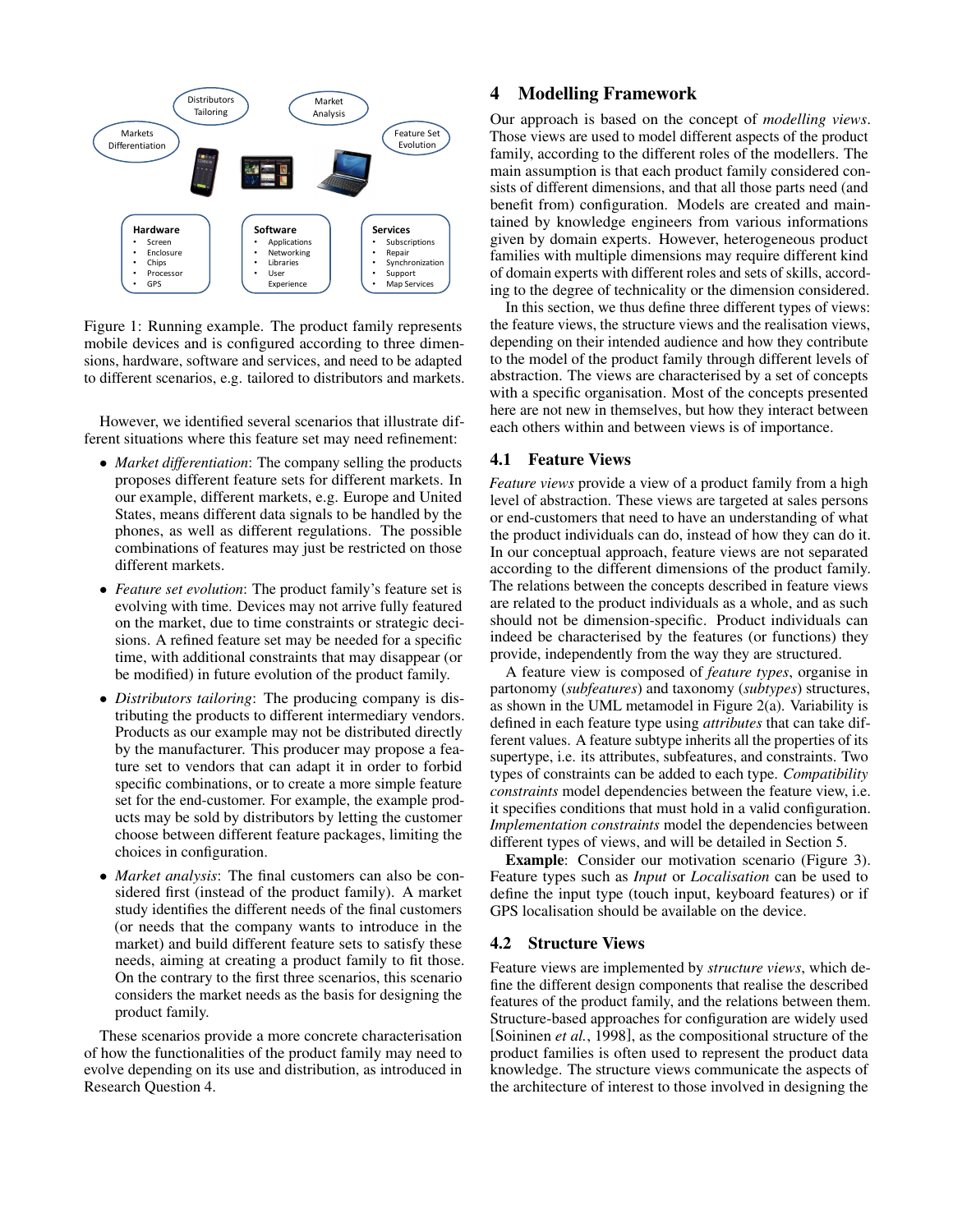

Figure 2: UML metamodels for: (a) Feature views (b) Structure views (c) Realisation views

system. They provide more concrete models of a product family, as it represents the specifications of the components of the system. Structure views are thus mainly aimed at design or maintenance and are for example targeted at product design engineers, software architects or service contractors.

A structure view is composed of *structure types*, that can be either *component types* or *association types*. As for feature views, structure views are organised in partonomy and taxonomy structures (Figure 2(b)). Types can have attributes and compatibility constraints as well.

The different concepts used in structure views have a specific meaning according to which dimension each view refers to. For example, a *physical structure view* represents the physical structure of the product family. Component types are entities whose individuals are physical components involved in the physical design, while association types are used to model non-directional physical links between two components. A *software structure view* describes the architecture of the software system involved in the product family. Instances of component types represent software components, and association can be defined to model interfaces, whether they provide software functions or require some. Also, a *service structure view* describes the specifications of the service to be delivered. Component types are service element types, and describes contractual agreements of what to be delivered, similar to what is modelled in the service solutions world of Heiskala et al. [2005].

Example: In our motivation scenario (Figure 3), the physical structure view contains a *Screen* and a *TouchScreen* component types with a *size* attribute, while the software view handles the *User Experience (UX)* framework and software interfaces to the *Middleware* libraries. The service structure view declares *RepairCoverage* or *PhoneSubscription* as types.

#### 4.3 Realisation Views

*Realisation views* offer a detailed technical view of how the product individuals are realised. Compared to structure views, whose purpose is to represent the design of a specific dimension of the product family, realisation views are aimed at describing the elements necessary for the concrete realisation of the system for that dimension. They are thus targeted at highly specialised engineers, e.g. product engineers, software developers or service deliverers, and represent the lowest abstraction level in our conceptual modelling framework. Each realisation view is associated with a dimension, which defines its proper meaning: physical products use this view to represent manufacturing data, while software involve the solution deployment, and services the delivery process.

The building blocks of a realisation view are *realisation types*. There are three possible realisation types: *item types*, *operation types* and *resource types*. Item types represent the production components used to realise the products. It can be a BOM item for manufactured parts, a software package when dealing with software, or an object to be produced when delivering a service (e.g. a contract or a bill). Operation types are used to specify a set of operations needed during the production of individuals (e.g. manufacturing operations, software deployment, service processes). Resource types may describe a machine, an operator, an information or anything that may be necessary to complete the operations.

Contrary to structure views, realisation views are not starting with a single root type. Instead, each realisation view is associated with a structure view (from the same dimension), and each item or operation type may be associated to a relevant structure type via a *mapping constraint*. Types mapped to a structure type defines their own tree of *subitems*, providing a more detailed breakdown of the production components.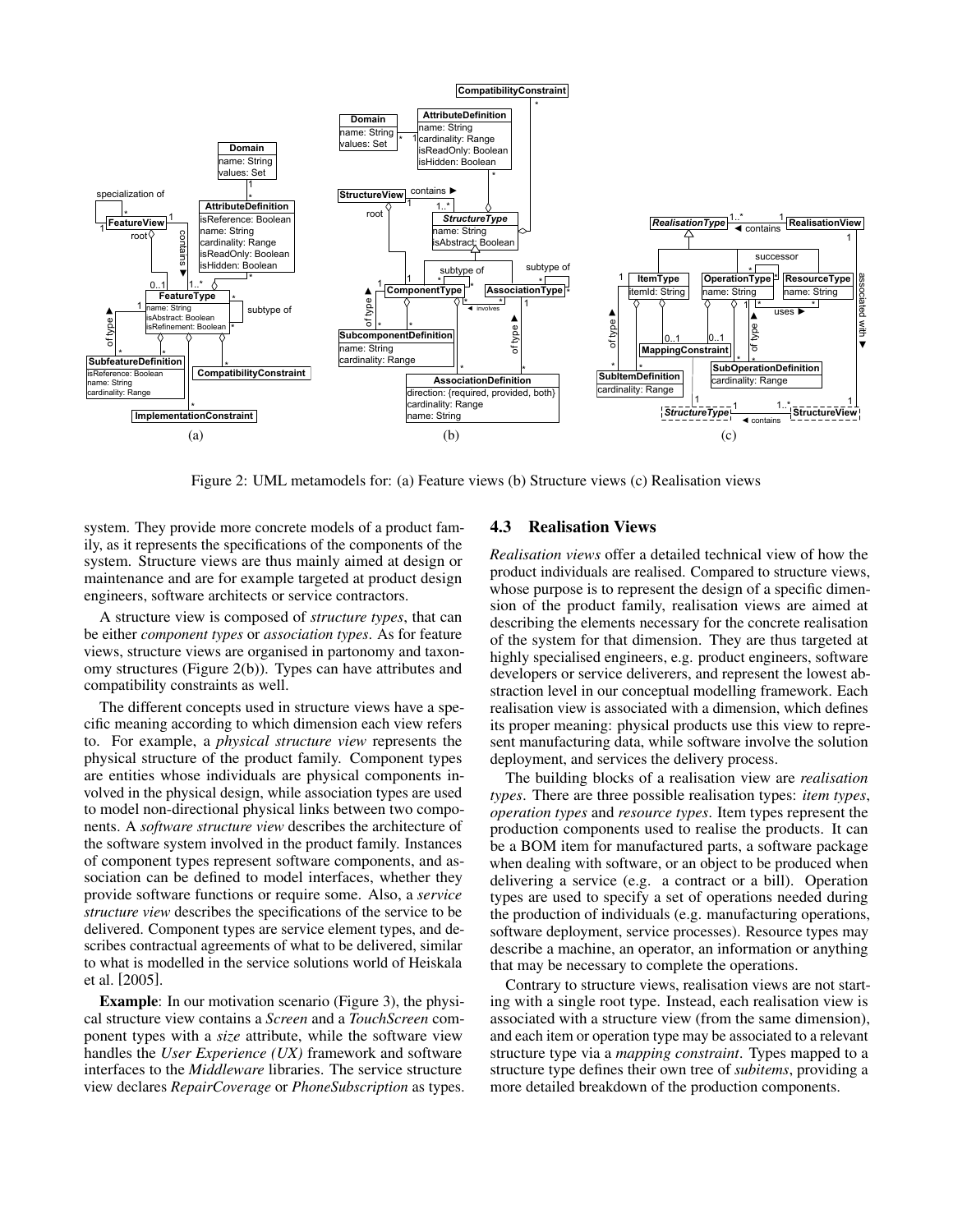

Figure 3: Overview of the motivation example model and the different modelling views, depending on the three dimensions (physical, software and services). Partonomy relations are shown using UML Aggregations, taxonomy relations using UML Generalizations. For the sake of brevity, only a subset of the types and the base feature view in the hierarchy are shown.

Example: The *Screen* component type in the physical structure view of our motivation example can be mapped to different manufacturing items. A specific mapping can be made if *TouchScreen* is chosen instead, or when a specific configuration is made (e.g. changing the value of the *size* attribute).

## 5 Dependencies and Constraints

Constraints can be used to specify dependencies within or between views when other modelling mechanisms are not sufficient to capture them. Constraints are written in a constraint language, and involve types attributes and predicates using pre-defined functions, such as *Count(...)* that returns the actual cardinality in a partonomy relation. The full description of the constraint language is out of the scope of this paper.

### 5.1 Compatibility Constraints

A compatibility constraint is specific to a particular view, and can only involve properties of this view. The evaluation of a constraint occurs during configuration, when types are instantiated to individuals. Each instance of the context type in which the constraint is declared must satisfy it.

Example: The following constraint, declared in the *Input* component type, specifies that the physical keyboard feature must be selected if one wants a backlit keyboard:

#### $backlitKeys \Rightarrow keyword$

Constraints may also contain references to properties that are not always present in the product individual being configured, e.g. if a constraint accesses a subpart whose cardinality is not fixed, or an attribute from a subtype that may not be chosen (the property is said *inactive*). Each compatibility constraint containing at least one inactive term is evaluated to *true* during configuration.

#### 5.2 Implementation Constraints

Implementation constraints are essential to our framework, as they model the interaction between the base feature view and the structure views (and in the feature views hierarchy, see Section 6). They are composed of a left-hand side expression *L* and a right-hand side expression *R*, related by an implication or an equivalence operator. The expression *L* represents the features to be implemented by the constraint, in a similar way as in the compatibility constraints. On the other hand, the expression *R* represents what is needed in the stucture view(s) to implement the features specified by *L*.

Example: Consider the following constraint in the *Input* feature type from the base feature view:

 $touchInput = "multitouch" \Leftrightarrow$  $(Physical:: TouchScreen.type = "capacitive"$  $\wedge$  Software :: HandsetUX.touchFrmk = true)

This implementation constraint specifies that a device has a multitouch input if *there exists* a capacitive touchscreen and a touch framework is implemented in the software. Existential quantifiers are implicitly used in the semantics of the expression *, as the feature may exist if there is at least one* combination of structural elements implementing it. Universal quantifiers can also be explicitly used in some specific cases.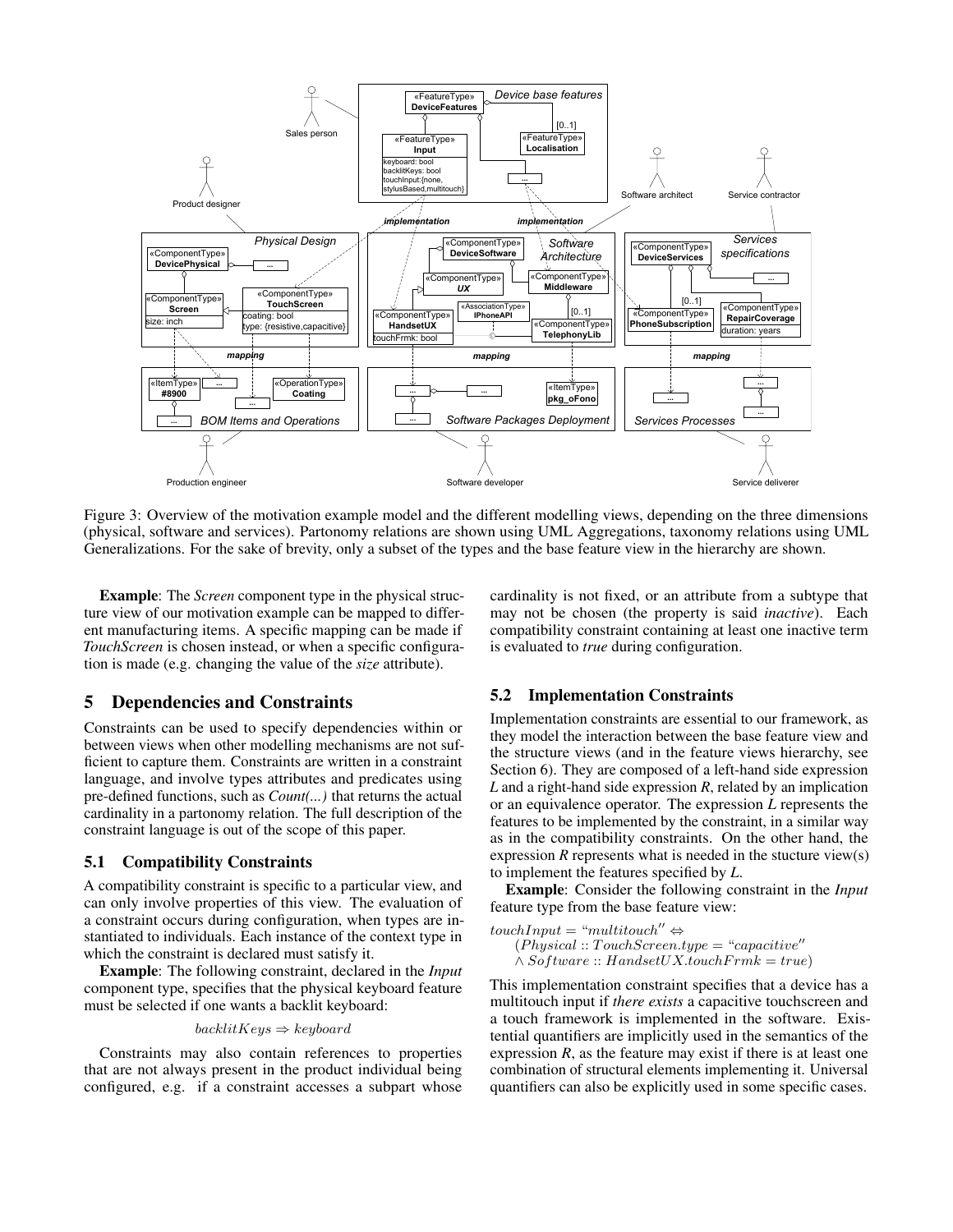#### 5.3 Mapping Constraints

Mapping constraints are defined in realisation views to specify under which conditions a realisation type should be included in the configuration results. There exists indeed a mapping between structure types and item and operation types, and the latters should only be part of the final configuration if certain conditions are met. Mapping constraints are declared in item and operation types, and refers to attributes from the structural type defined as context.

Example: The following mapping constraint is declared in the Coating operation type and takes as context the Touch-Screen component type from the physical structure view:

 $c_{map}(TouchScreen, Coating) : oleophobic Coating = true$ 

A valid configuration thus ensures that the latter constraint is true for each instance of the *TouchScreen* type, i.e. an instance of the *Coating* operation type is present for each instance of *TouchScreen* where the attribute *oleophobicCoating* is *true*.

### 6 Feature View Hierarchy

To address the management and evolution of the product family (Research Question 4) and the scenarios discussed in the Section 3, several feature views can be defined and organised in a *feature view hierarchy*. A model defines a *base feature view*, which will contain all the features available for the modelled product family, and should be implemented by the structural views. This base feature view may then be specialised, as different versions or evolutions of the product family may require special restrictions to the set of available features (*Market differentiation* and *Feature set evolution* scenarios), or even more abstract feature views in order to be presented to final customers (*Distributors tailoring* and *Market analysis*).

The feature view hierarchy defines a specialisation tree, rooted by the base feature view. A feature view  $\mathcal{F}'$  is the child of another feature view  $\mathcal F$  if  $\mathcal F'$  is a *specialisation* of  $\mathcal F$ . This specialisation is done through different concepts:

- Implementation: A feature view  $\mathcal{F}'$  can declare new feature types and attributes, for example to define more abstract feature groups and properties. As for the base feature view, the types in  $\mathcal{F}'$  must use *implementation constraints* to associate their properties to the feature view  $\mathcal{F}$ , parent of  $\mathcal{F}'$ .
- Refinement and reference: Apart from defining new feature types, feature views can refine feature types from their parent view. A *refined feature type* can transform the original type by: defining new attributes or subfeatures; refining *referenced* attribute or subfeature definitions by restricting its cardinality, its domain or visibility (attribute) or change it to one of its subtypes (subfeature); changing the type from concrete to abstract to force the use of its subtypes; or by adding compatibility constraints to constrain the model even more.

Figure 4 shows the mechanism of feature types refinement. Type  $F1$  is refined: the attribute  $a1$  in  $F1$  is declared as hidden, and a new attribute a5 is declared. The feat3 subfeature cardinality is also refined to [1..2]. Finally, even though  $F1'$  is not directly modified, the type  $F4$  is also refined: the domain of a4 is reduced and a new subfeature is defined.



Figure 4: Feature types refinement. Refined types are characterised by the **<refined>** tag, while referenced definitions are tagged with  $\text{}$ . The type  $F3$  in the Refined Feature View is shown with a dashed outline, as only the  $feat3$  definition is part of the refined view, while the feature type is not and is just shown here for illustrative purpose.

### 7 Proof of Concept

A textual modelling language named ProCoLa has been defined to support our modelling framework. The language syntax is closely mapped to the different concepts described in this paper. A language service has been implemented in Visual Studio to support the ProCoLa language, providing an important number of features for tool support, such as syntax highlighting, syntax and semantic checks, automatic word completion among others. The language is supported by a C# compiler, and resembles that of an object-oriented programming language. A formalism of the framework and model analyses are currently being worked on in order to provide additional tool support, such as the ability to see model-wide dependencies of any change that may happen in a view, e.g. the deletion of an attribute or type.

The semantics behind our modelling approach (and Pro-CoLa) have been defined by implementing the translation of models to Dynamic CSPs (DCSPs) [Bartak and Surynek, 2005] and Conditional CSPs (CondCSPs) [Mittal and Falkenhainer, 1990] formalisms. DCSPs are used to handle the dynamic addition and removal of value assignments to attributes during interactive configuration, while CondCSPs are used to handle the notion of activity involved when dealing with dynamic cardinality or taxonomy structures for example, or the existential (or universal) quantifiers implied by implementation constraints. During the configuration process, an end-user first chooses which feature view he wants to use (if multiple feature views exist in the hierarchy), and then can enter his requirements through a user-interface by assigning values to attributes, or connecting associations. A single CSP model is usually used for all views, allowing a full propagation of the choices to the other views. However, the user may also consider configuring only a single view (using only compatibility constraints). More details can be found in [Quéva, 2011].

A larger mobile device product family based on the motivation example presented in this paper has been modelled using our conceptual framework and ProCoLa. The model is split into 13 views, including three realisation views and three structure views (one for each dimension), and a feature views hierarchy of 7 views. It contains around 250 types, 200 attributes and over 300 constraints. During the modelling of the product family, ProCoLa has provided a sufficient level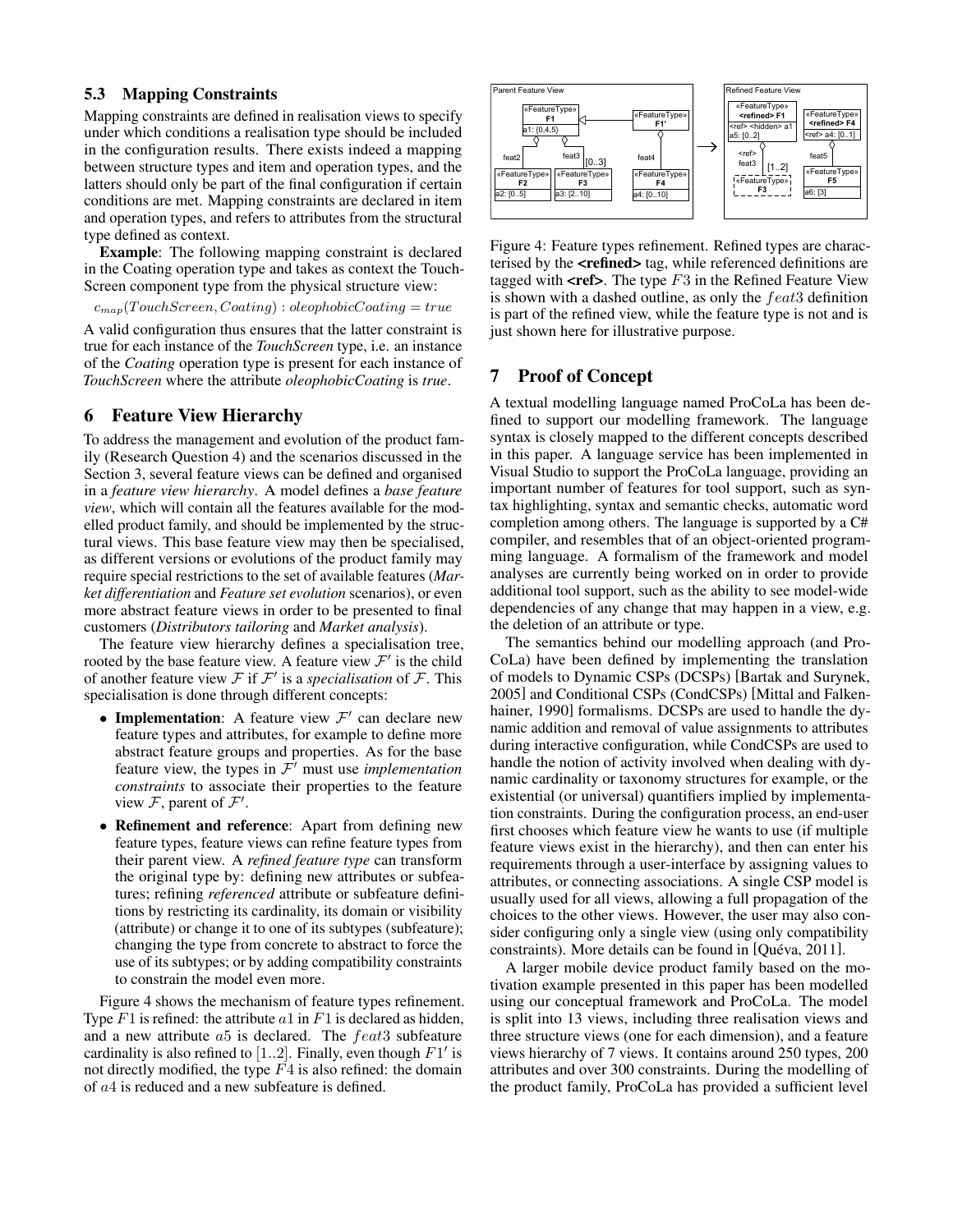of support to capture the different part of the family and their dependencies, in a reasonable amount of time. The translation into the CSP formalisms is very fast, while the consistency checks at runtime are done within a few seconds at most.

## 8 Discussion and Comparison with Related Work

The different views provides a modelling framework as a contribution to address the Research Questions (RQs) exposed in Section 3. The clear separation of concerns in the structural and realisation data for each dimension is motivated by RQ1 (*What are the needs of the users of the model to be supported?*) and previous work on modelling each dimension (Section 2). Each view is targeted at a different audience: the structural model of the software is handled by a software architect, while a production engineer may be more adequate to handle billof-materials and manufacturing operations. Moreover, we argue that structural and realisation views from each dimension should be considered independently from each others, and unified in the feature models they contribute to implement, defined in feature views. In Figure 3, the sales persons working on the device features model the types of input that the end-user may be interested in. How this feature is implemented is dependent on several structural elements from different parts of the system: the touch screen hardware and a touch framework component in the user experience software. Those two elements can however be chosen independently from each others, but will only provide the feature if they are both present in the final product.

The UML metamodels (Figure 2) provide a good basis in order to address the problem of modelling the different dimensions of an heterogeneous product family, as raised in RQ2 (*What modelling constructs support addressing the heterogeneity?*). Uniform modelling constructs and the different types of inter-views constraints defined in the framework also contribute to the issue posed in RQ3 (*How to integrate together the different dimensions of heterogeneity in the models?*): the implementation and mapping constraints permit to model the interdependencies between the views, allowing a tight integration of the different dimensions of the product family. Modelling these constraints requires communication between the different stakeholders. The sales person responsible for the touch input feature inquires the product designer in order to assess what hardware components are needed for the requested feature. On the other hand, product designers and production engineers need to confer on which items are available to realise the structural design of the hardware.

Our modelling approach also extends the concept of feature model to a feature view hierarchy, as a contribution to RQ4 (*How to support the management of such product family over time and for different market situations?*). The refinement of feature type's attributes can be used to model scenarios such as *Market differentiation* (by adding constraints for specific markets), *Feature set evolution* (by creating multiple feature views depending on the current capabilities of the product) or *Distributors tailoring* (by allowing them to create their own specialised views). In a *Market analysis* scenario, several specific feature views are created in order to match the product

feature sets to introduce in the market. These views may then be joined into one base feature view, by gathering common elements or creating more abstract features that can be specialised to fit the original views, via refinement or implementation. The feature view hierarchy thus enables a unification of the product family management and evolution at the feature level, independently from the heterogeneity of the family, while each dimension may have its own separate mechanism for coping with this issue (e.g. product data management, ...).

Modelling concepts from our approach are based on previous work, mainly in product configuration [Soininen *et al.*, 1998]. The four worlds from Heiskala et al. [2005] can also be compared with the modelling views of our framework: the *needs world* concerns the customer's needs (in an abstract way), and is thus close to our feature views, which describes the abstract features that the customer may require; the *service solution world* denotes the set of elements used to establish the service's specifications, as the structure views; the *process world* describes how the service will be delivered, or realised, as in our realisation views. Note that there is nothing in our conceptual approach that is similar to the *object-of-services world* from [Heiskala *et al.*, 2005], which specifies the service recipients or the environment relevant to those recipient. From a modelling point of view, all these worlds are based on the same metamodel, using different types and attributes, as well as taxonomy and partonomy structures, as in our approach. However, dependencies between types of different worlds are simply modelled using classical constraints, while we use implementation and mapping constraints. Also, our framework is centered on the configured product, and thus the services described in the services dimension are seen from the configured product's point of view, while the external environment is not considered. Another type of view may thus be necessary in our framework to define externally controlled elements (such as, in the running example, access to company specific services or credentials, data transfer from an old device, etc.).

Feature modelling approaches such as cardinality-based models [Czarnecki *et al.*, 2005a] also have similarities to our feature views, although the richness of constraints and the partonomy/taxonomy structures used in our models is somewhat more complex than with the classic feature-oriented relations. Multi-view models in feature modelling have also been studied. Czarnecki et al. [2006] sketches a model where different levels of customisation are modelled (including feature and design view). Reiser and Weber [2006] and work from Zaid et al. [2010] propose feature models with different perspectives, although they are all centered on software variability and feature modelling techniques only, and the lack of specialisation hierarchy may make the task of implementing the unification with different structured views difficult.

Kumbang [Asikainen *et al.*, 2007] is the closest to our work on the software variability side, including their type-instance approach. We consider our work to be an extension of Kumbang, as we use implementation constraints to unify structure views from the different dimensions (including manufactured products and services), as well as we model realisation data. Thus the main contribution of our work is to provide conceptual and practical mechanisms to bring the different dimensions together and unify them under feature models.